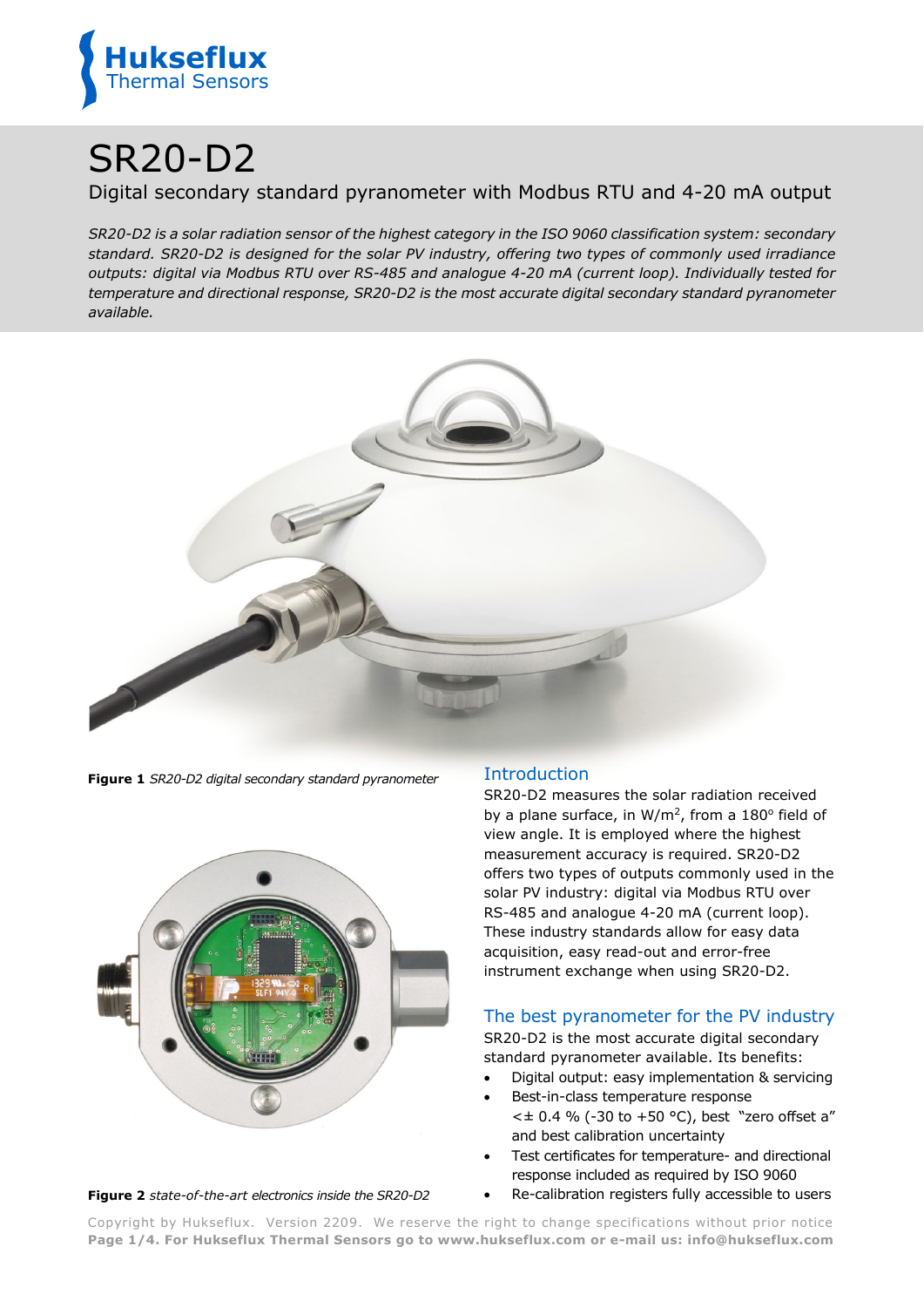

#### Best measurement accuracy

In order to improve overall measurement accuracy, Hukseflux effectively targeted two major sources of measurement uncertainty: calibration and "zero offset a". In addition, SR20-D2 has a negligible

temperature response. All are best in class. The temperature response of every individual instrument is tested and corrected onboard by the instrument electronics, using a second degree polynomial.

#### Demanding applications

SR20-D2's low temperature dependence makes it the ideal candidate for use under very cold and very hot conditions.

#### SR20-D2 design

SR20-D2 pyranometer employs a state-of-the-art thermopile sensor with black coated surface, two domes and an anodised aluminium body. The connector, desiccant holder and sun screen fixation are very robust and designed for long term industrial use. SR20-D2 uses a high-end 24 bit A/D converter. All parts are specified for use across SR20-D2's entire rated operating temperature range. SR20-D2 offers two types of outputs commonly used in the solar PV industry: digital output via Modbus RTU over 2-wire RS-485 and analogue 4-20 mA output (current loop).



#### **Figure 3** *overview of SR20-D2:*

*(1) cable, (2) fixation of sun screen, (3) inner dome, (4) thermal sensor with black coating, (5) outer dome, (6) sun screen, (7) humidity indicator, (8) desiccant holder, (9) levelling feet, (10) bubble level, (11) connector*

#### **Standards**

Applicable instrument classification standards are ISO 9060 and WMO-No. 8.

#### Re-calibration: accessible registers

The recommended calibration interval of pyranometers is 2 years. The registers containing the applied sensitivity and the calibration history of SR20-D2 are fully accessible for users. This allows the user to choose his own local calibration service. The same feature may be used for remotely controlled re-calibration of pyranometers in the field. Ask Hukseflux for information on this feature and on ISO and ASTM standardised procedures for field calibration.



**Figure 4** *SR20-D2 secondary standard pyranometers with digital output for GHI (global horizontal irradiance) and POA (plane of array) measurements*

### Choosing the right instrument

Pyranometers are subject to classification in three classes according to ISO 9060. From second class to first class and from first class to secondary standard, the achievable accuracy improves by a factor 2. Measurement accuracy does not only depend on instrument properties, but also on measurement conditions. A very accurate instrument will quickly underperform without a regular schedule of maintenance. Our pyranometer [selection guide](http://www.hukseflux.com/page/how-choose-pyranometer-pv-monitoring) assists you in choosing the right instrument. Whatever your application is: Hukseflux offers the highest accuracy in every class at the most attractive price level.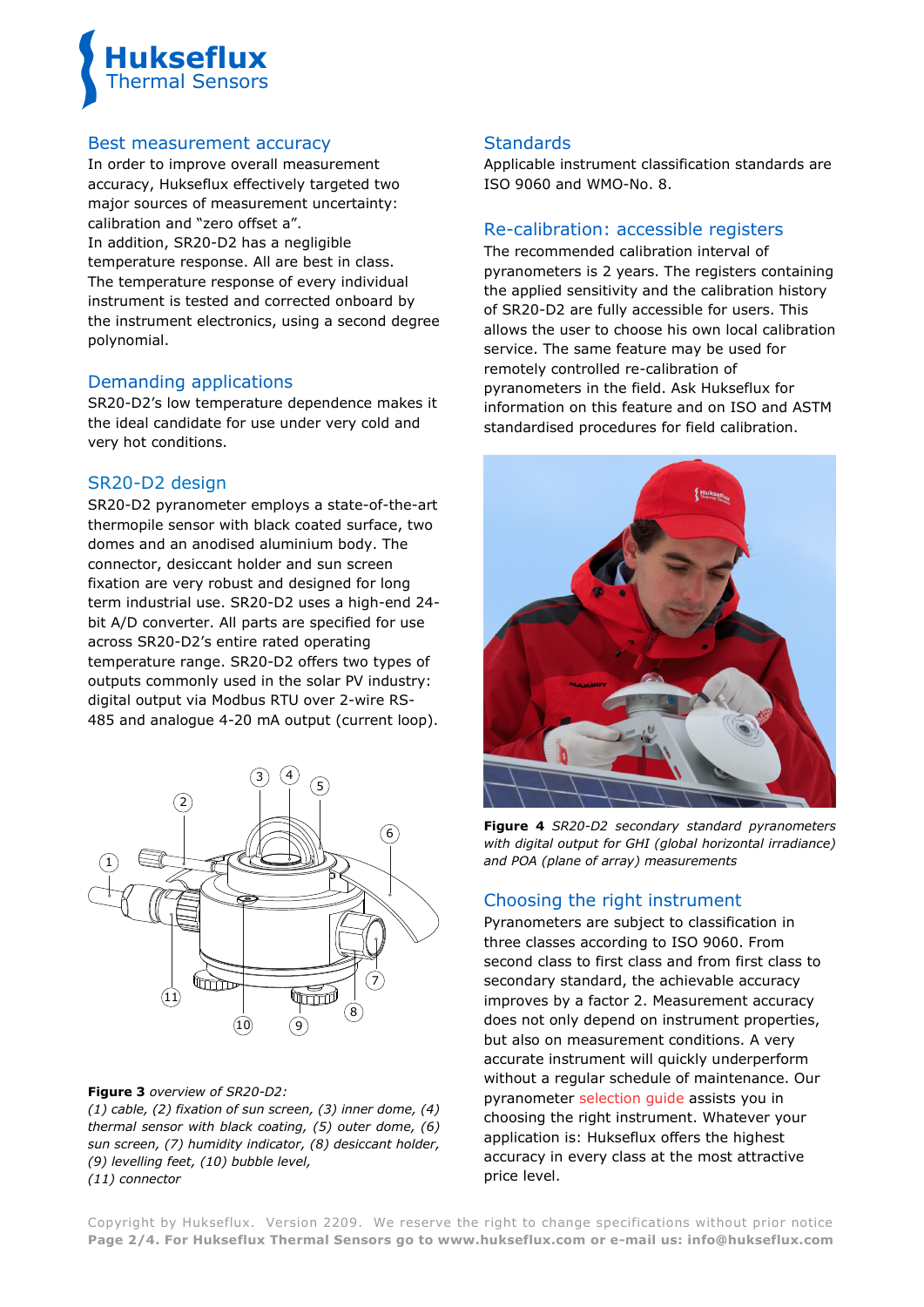

#### Hukseflux Sensor Manager software

For communication between a PC and SR20-D2, the Hukseflux Sensor Manager software can be used. It allows the user to plot and export data, and change the SR20-D2 Modbus address and its communication settings.



**Figure 5** *user interface of the Sensor Manager*

### Suggested use

- PV system performance monitoring
- all networks with regular instrument exchange
- scientific meteorological observations
- reference instrument for comparison
- extreme climates (tropical / polar)



**Figure 6** *SR20-D2 side view*

#### See also

- [SR20](http://www.hukseflux.com/product/sr20-pyranometer) secondary standard pyranometer with analogue millivolt output
- [SR30](https://www.hukseflux.com/products/solar-radiation-sensors/pyranometers/sr30-d1-pyranometer) digital spectrally flat Class A pyranometer with heating and tilt sensor
- alternative instruments: [SR15](file://OFFICE/documents/marketing%20&%20sales/brochures%20manuals%20concept/improvement%20project%20brochures%20manuals%20SWAN/solar/hukseflux.com/products/solar-radiation-sensors/pyranometers/sr15-a1-pyranometer) and [SR05](https://www.hukseflux.com/products/solar-radiation-sensors/pyranometers/sr05-a1-pyranometer) for lower accuracy measurements
- [PMF01](https://www.hukseflux.com/products/solar-radiation-sensors/pyranometers/pmf01-mounting-fixture) and [PMF02](https://www.hukseflux.com/products/solar-radiation-sensors/pyranometers/pmf02-mounting-fixture) pyranometer mounting fixtures, also for POA (Plane of Array)
- the making of SR20 [documented](http://www.hukseflux.com/page/sr20-secondary-standard-pyranometer-setting-new-standards)
- view our complete [range of solar sensors](http://www.hukseflux.com/product_group/solar-sensors)

## SR20-D2 specifications

| Measurand                                                               | hemispherical solar<br>radiation                                   |
|-------------------------------------------------------------------------|--------------------------------------------------------------------|
| ISO classification                                                      | secondary standard<br>pyranometer                                  |
| Calibration uncertainty                                                 | $< 1.2 % (k = 2)$                                                  |
| Zero offset a                                                           | 5 W/m <sup>2</sup> unventilated<br>2.5 W/m <sup>2</sup> ventilated |
| Calibration traceability                                                | to WRR                                                             |
| Calibration registers                                                   | accessible to users                                                |
| Spectral range                                                          | 285 to 3000 x 10 <sup>-9</sup> m                                   |
| Rated operating temperature -40 to +80 °C<br>range                      |                                                                    |
| Temperature response                                                    | $<$ ± 0.4 % (-30 to +50 °C)                                        |
| Heater                                                                  | no heating                                                         |
| Temperature response test<br>of individual instrument                   | report included                                                    |
| Directional response test<br>of individual instrument                   | report included                                                    |
| Standard cable length                                                   | 5 <sub>m</sub>                                                     |
| Backwards compatibility                                                 | <b>SR20-D1</b>                                                     |
| Digital output                                                          |                                                                    |
| Output                                                                  | -irradiance in $W/m^2$                                             |
|                                                                         | -instrument body                                                   |
|                                                                         | temperature in °C                                                  |
| Communication protocol                                                  | Modbus / over 2-wire                                               |
|                                                                         | <b>RS-485</b>                                                      |
| <b>Transmission mode</b>                                                | <b>RTU</b>                                                         |
| Rated operating voltage<br>range                                        | 5 to 30 VDC                                                        |
| Power consumption                                                       | $<$ 75 x 10 <sup>-3</sup> W at 12 VDC                              |
| 4-20 mA output                                                          |                                                                    |
| Output                                                                  | irradiance in W/m <sup>2</sup>                                     |
| Transmitted range<br>of 4-20 mA output                                  | 0 to 1600 W/m <sup>2</sup>                                         |
| Rated operating voltage<br>range of 4-20 mA output<br>Power consumption | 5.5 to 40 VDC                                                      |
| - main supply                                                           | $<$ 75 x 10 <sup>-3</sup> W at 12 VDC                              |
| - 4-20 mA current loop                                                  | $< 40 \times 10^{-3}$ W at 12 VDC,                                 |

## **Options**

- longer cable, in multiples of 5 metres
- adapted transmitted range for 4-20 mA output

with recommended 100 Ω

shunt resistor

ventilated with [VU01](http://www.hukseflux.com/product/vu01) ventilation unit

### About Hukseflux

Hukseflux sensors, systems and services are offered worldwide via our office in Delft, the Netherlands and local distributors.

> Are you interested in this product? E-mail us at: [info@hukseflux.com](mailto:info@hukseflux.com?subject=brochure)

Copyright by Hukseflux. Version 2209. We reserve the right to change specifications without prior notice **Page 3/4. For Hukseflux Thermal Sensors go to [www.hukseflux.com](http://www.hukseflux.com/) or e-mail us: [info@hukseflux.com](mailto:info@hukseflux.com?subject=brochure)**